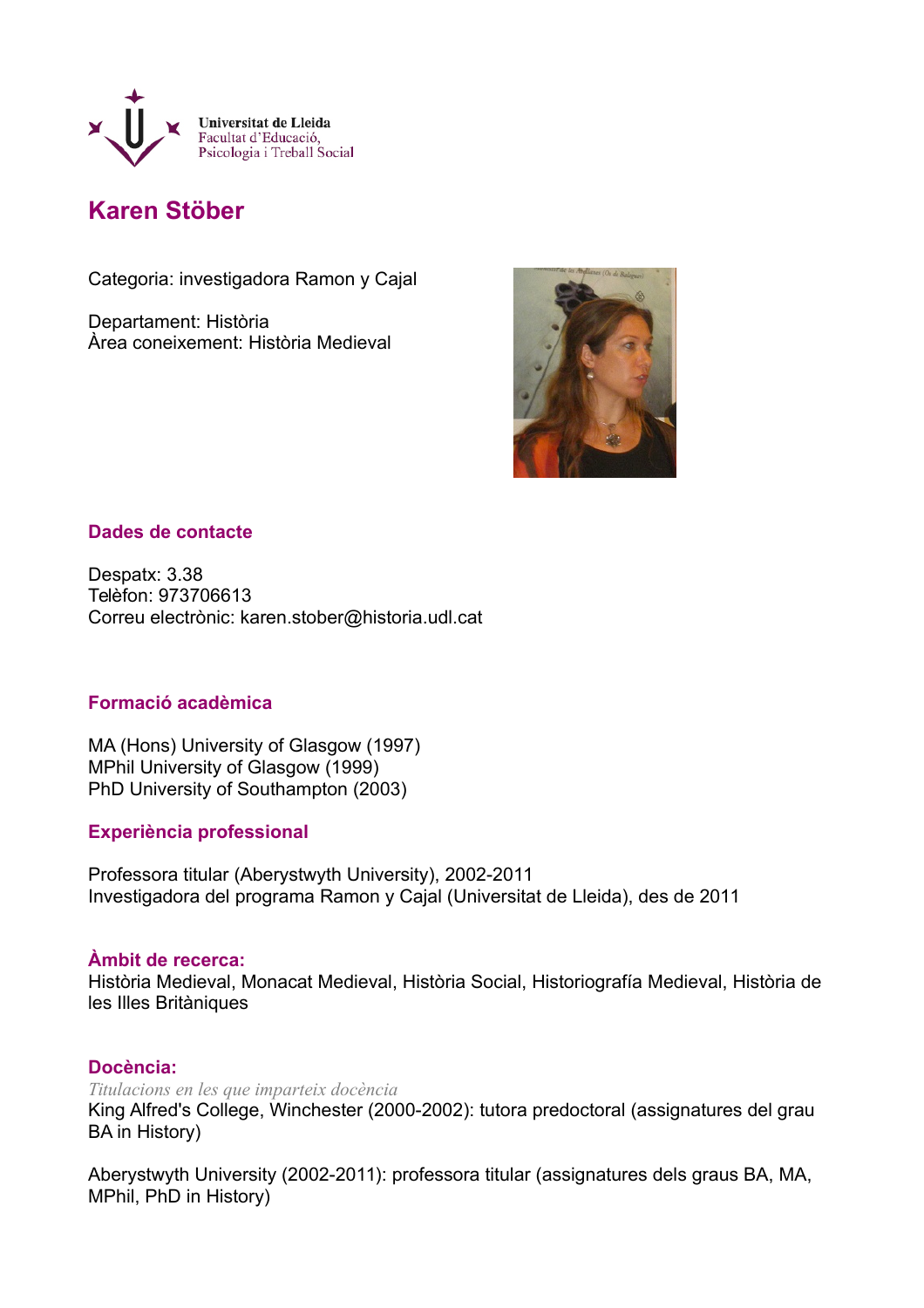

Universitat de Lleida (2011- ):

- Facultat d'Educació, Psicologia i Treball Social:

Cultura i Civilització Anglòfona (Diplomatura de Mestre), 2010-11 Història General d'Europa (Grau en Educació Primària), 2011-12, 2012-13 Geografia i Història (Grau en Educació Social), 2015-16

- Facultat de Lletres:

Cultura, Universidad y Derecho (Máster en Identidad Europea Medieval), 2013-14, 2014-15

Iglesia, Religion y Creencias (Máster en Identidad Europea Medieval), 2013-14, 2014-15

# **Activitats de recerca:**

*Participació en projectes europeus*

*Monasteries in the Shadow of Empire* (European Science Foundation, EW12-69): co-IP *The Monastic Wales Project*: co-IP

*Participació en altre projectes de recerca*

*El Monacat Femení a l'Europa Medieval* (HAR2011-12859-E): IP

*Auctoritas: Església, Cultura i Poder, s.XII-XV* (HAR2012-31484): IP

*Claustra. Atlas de Espiritualidad Femenina en los Reinos Peninsulares* (HAR2011-25127): col·laboradora

*Espacio, letra e imagen: el factor cluniacense en la Edad Media Hispana desde sus inicios a su decadencia (ca. 1000-1500)* (HAR2013-46921-P): col·laboradora

*Publicacions (les 5 darreres/més importants)*

- 'Female Patrons of Late Medieval English (and Welsh) Monasteries', *Medieval Prosopography*, 30 (2016), 115-134

*- The Journal of Medieval Monastic Studies*, 5 (Turnhout: Brepols, 2016)

- amb J. Burton (eds), *Women in the Medieval Monastic World* (Turnhout: Brepols, 2015), 377pp.

- amb J. Burton, *Abbeys and Priories of Medieval Wales* (Cardiff: University of Wales Press, 2015, reprinted 2015), 253pp.

- 'Religious and Society on the Borders of Christendom: the Regular Canons in Medieval Catalonia', en E. Jamroziak and K. Stöber (eds), *Monasteries on the Borders of Medieval Europe: Conflict and Cultural Interaction* (Turnhout: Brepols, 2013), pp. 173-92

*Contribució a congressos*

- 05.05.2016 *Monasteries, convergences, exchanges and confrontations in the West of Europe in the Middle Ages*, The University of Toronto, Canada "*Cistercian communities and society in medieval Catalonia"*
- 14.03.2016 *PIMIC seminar series*, CCHS-CSIC, Madrid *"Not so far from the concourse of men: Religious houses and urban spaces in medieval Catalonia"*
- 26.11.2015 *Concilium Lateranense IV: celebrating the Octocentenary of the Fourth Lateran Council of 1215,* Roma, Italia
- *"Cistercians, the papacy, and church councils in Catalonia after Lateran IV"* 29.09.2015 *Ciutats i regió a la Mediterrànea. Comparació diacrònica*, Institut d'Estudis Catalans, Barcelona

*"Nuns in the City. Religious houses and urban spaces in medieval Catalonia"*